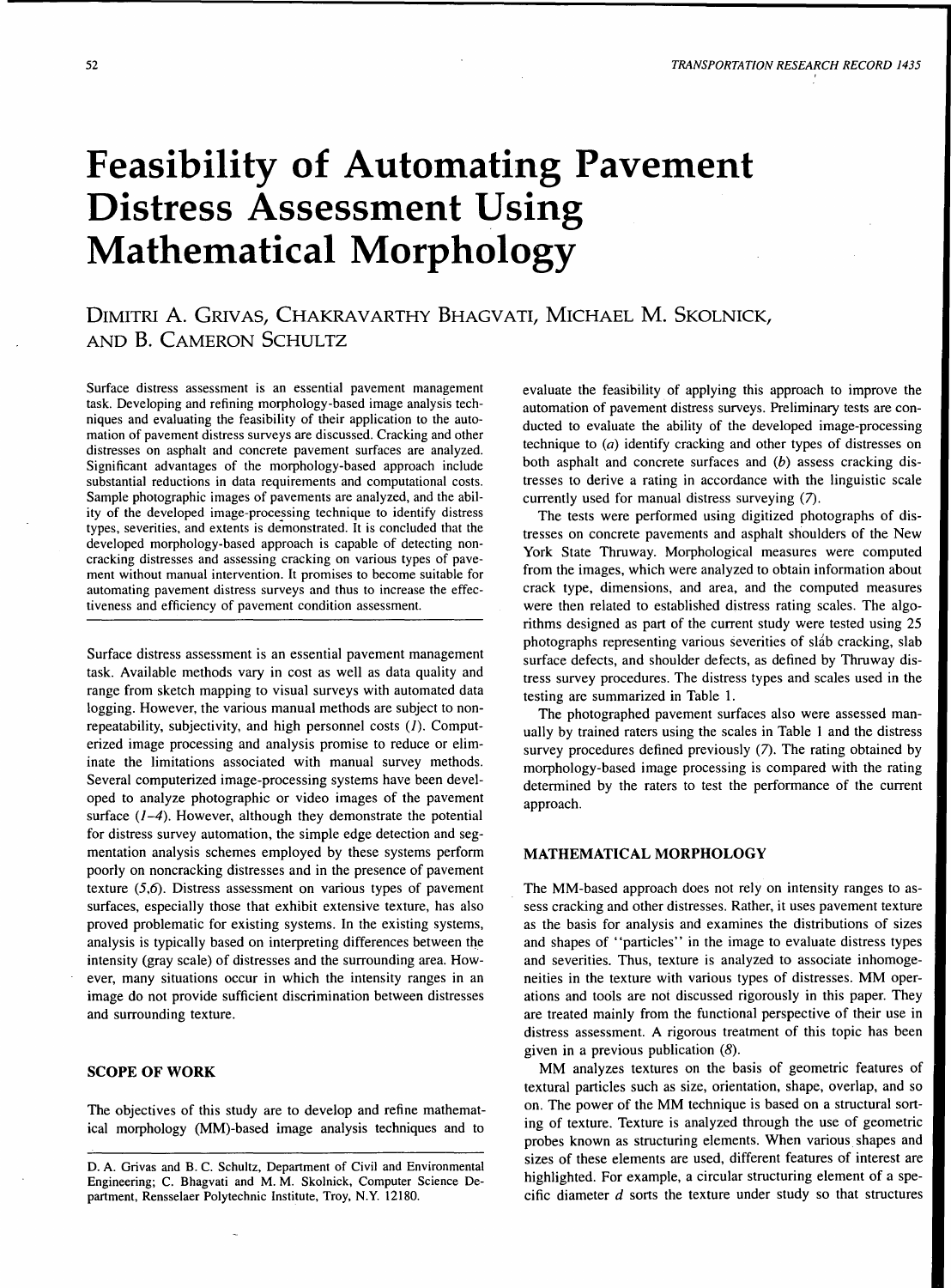possessing a similar geometry (i.e., circles of diameter  $d$ ) are emphasized.

The morphological ''opening'' operation forms the basis for the current approach to assessment of pavement distresses. The approach is somewhat analogous to sieving a soil sample. Probing (or opening) an image with a structuring element has the effect of removing from the image all objects smaller than the structuring element. Performing a series of openings with increasingly larger structuring elements of the same shape is similar to shaking a soil sample through a series of sieves with increasing mesh openings, where the shape of the mesh corresponds to the shape of the structuring element. The generated morphological opening distribution based on the series of openings is analogous to the amounts of soil retained on screens of various sizes. Thus, an opening distribution provides important information about the size distribution of particles in an image.

# **IMAGE-PROCESSING METHODOLOGY**

Morphology-based image processing for distress assessment is a four-step process. First, the pavement photographs are digitized and reduced to binary images by employing a threshold. Second, opening size distributions of pavement texture particles are computed from the images. Third, a "normalization" scheme is applied to increase the sensitivity of the distributions for capturing the essential distress features. Fourth, measures of the distributions are computed and related to features such as area, dimension, and type of distress, which are used to determine the linguistic ratings.

# **Thresholding**

The simple relationship between morphological distributions and the particle size distributions discussed earlier is valid only in the case of binary images (black and white only; no shades of gray). Although opening distributions can also be used for computing size distributions in gray scale images, the methods are not as direct. For the purposes of the current feasibility study, the gray scale images produced from black-and-white photographs are digitized and then reduced to binary images by employing a ''threshold.''

Digitization translates the photographs into pixels of varying shades of gray. Because darker pixels generally occur in distressed areas (cracks appear darker than the surrounding texture), they are more useful in isolating pavement texture indicative of distress. In the current study, the threshold is automatically set such that 40 percent of the darkest pixels from the digitized photograph are converted to white in the binary image, and the remainder of the pixels are converted to black. The 40 percent value is determined empirically from the data set of 40 Thruway pavement images so that a sufficient amount of pavement texture is retained for subjecting each image to morphological analysis. Figure 1 shows an example of a digitized photograph and its corresponding binary image.

#### **Opening Distributions**

The morphological approach for crack assessment is illustrated in Figure 2. A thresholded image of alligator cracking on an asphalt shoulder is shown along with its opening distribution. There is a

| <b>DISTRESS</b>  | <b>SEVERITY</b> | <b>DESCRIPTION</b>  | <b>EXTENT</b>    | RATING                 |
|------------------|-----------------|---------------------|------------------|------------------------|
| Concrete         | None            | No cracks           | All slabs        | Ñ                      |
| slab cracking    | Small           | Tight cracks        | $1$ or $2$ slabs | $\overline{\text{SL}}$ |
|                  |                 | spall free          | $>$ 3 slabs      | SG                     |
|                  | Medium          | Full depth          | $1$ or $2$ slabs | ML                     |
|                  |                 | asphalt repairs     | $\geq 3$ slabs   | MG                     |
|                  | Large           | Open cracks         | $1$ or $2$ slabs | $_{\rm LL}$            |
|                  |                 | spall free          | $>$ 3 slabs      | LG                     |
|                  | Total           | Wide spalled cracks | $1$ or $2$ slabs | $\overline{\text{TL}}$ |
|                  |                 |                     | $\geq 3$ slabs   | TG                     |
| Concrete         | None            | No defects          | All slabs        | $\overline{N}$         |
| slab surface     | Small           | Pitting             | $1$ or $2$ slabs | $\overline{\text{SL}}$ |
| defects          |                 |                     | $>$ 3 slabs      | SG                     |
|                  | Medium          | $Spalls < 6$ inches | 1 or 2 slabs     | МL                     |
|                  |                 |                     | $>$ 3 slabs      | MG                     |
|                  | Large           | $Spalls > 6$ inches | $1$ or $2$ slabs | $_{\rm LL}$            |
|                  |                 |                     | $>$ 3 slabs      | LG                     |
| Asphalt shoulder | None            | No cracks           | Entire Section   | $\overline{\text{N}}$  |
| defects          |                 | Longitudinal cracks | Occasional       | $\overline{\text{SL}}$ |
|                  | Small           | Оr                  |                  |                        |
|                  |                 | Transverse cracks   | Frequent         | SG                     |
|                  |                 |                     | Occasional       | ML                     |
|                  | Medium          | Alligator cracks    |                  |                        |
|                  |                 |                     | Frequent         | MG                     |
|                  |                 | Material loss or    | Occasional       | $_{\rm IL}$            |
|                  | Large           | potholes or         |                  |                        |
|                  |                 | patches             | Frequent         | LG                     |

**TABLE 1 Manual** Distress Assessment Scales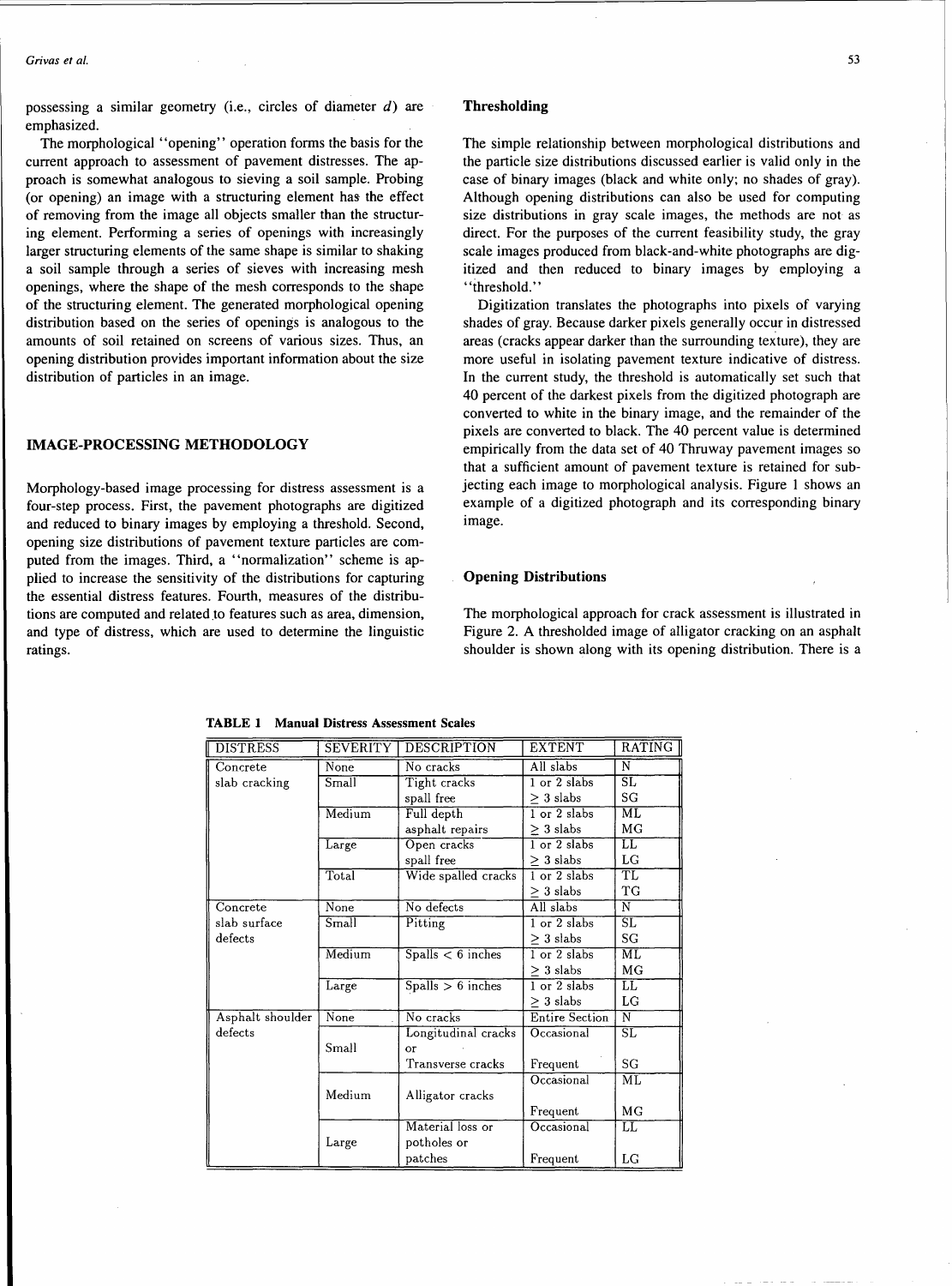The opening distribution is obtained by using a series of horizontally oriented line-shaped structuring elements with lengths varying from 2 to 46 pixels. As the image is opened with structuring elements of successively increasing lengths, the finegrained texture is continuously removed until an element's length reaches 8 pixels. Thus, the opening distribution exhibits a large slope at scales less than 8 pixels. Since a line-shaped structuring element fits inside cracks (which are also long features), the structuring element preserves cracking until its length becomes longer than that of the crack. Structuring elements of lengths in the range of 26 to 32 pixels begin to remove the cracking from the image, which results in the sharper slopes at these scales in the distribution. Therefore, cracking is revealed by slopes in the opening distribution at "large" scales, where large, in most pavement images, implies exceeding 16 to 20 pixels.

### Normalization

A normalizing scheme has been developed to remove the effects of the normal pavement texture from the opening distributions. Normalizing emphasizes deviations from normal surface texture, such as polishing, raveling, and pitting and also increases the sensitivity of crack detection.

"Raw" opening distributions are transformed into normalized distributions by removing information about normal texture. As a result, the normalized distribution for a pavement image with no distress (only normal texture is present) is a straight line parallel to the x-axis at  $y = 1$ . Deviations from the normal straight line indicate the presence of abnormal texture or distress. In an opening distribution generated from line-shaped structuring elements, cracks, which are large-scale features, are revealed as overshoots in the normalized distribution at scales corresponding to crack dimensions. Abnormal texture related to other types of distress is revealed as either an undershoot or an overshoot at scales corresponding to the scale of distress.

Figure 3 presents normalized distributions for four images of shoulder defects that were determined to have a severity of none, small, medium, and large in accordance with the Thruway's manual distress survey procedure (7). Note that the normalized distribution of the image rated none is almost a straight line parallel to the x-axis at  $y = 1$ , which indicates it has a normal pavement surface. The rest of the distributions show deviations from the flat line of varying magnitudes at varying scales. The images of small and medium severity distress exhibit cracking, and their normal-



FIGURE 1 Gray scale and corresponding binary images.



FIGURE 2 Process of developing an opening distribution: (a) binary image; (b) result of opening with a horizontal line-structuring element with a length of 8 pixels; and (c) opening distribution.

ized distributions reveal this as overshoots at large scales (26 to 32 pixels). The distribution from the image of large severity shows a large overshoot at scales between 4 and 12 pixels. It does not show any deviations at larger scales, indicating that it has little or no cracking. The distribution is thus consistent with the photograph, which shows that the distress is mostly material loss (a pothole).

# Distress Rating

Normalized distributions form the basis of the current morphologybased approach by capturing pavement texture information. The deviations from normal texture are analyzed to obtain numerical measures useful for determining distress ratings. The manual distress survey requires identification of distress type, severity, and extent. The automated procedure parallels this approach through development and application of rules for interpreting image analysis results. A summary of the distress rating algorithm is provided in Figure 4.

#### *Type*

Cracks are typically long, slender, large-scale features. Their presence is revealed by large-scale overshoots in normalized opening distributions. Determination of crack type is relatively straightforward, based mainly on the dominant direction of cracking. Crack direction is determined by comparing the differences be-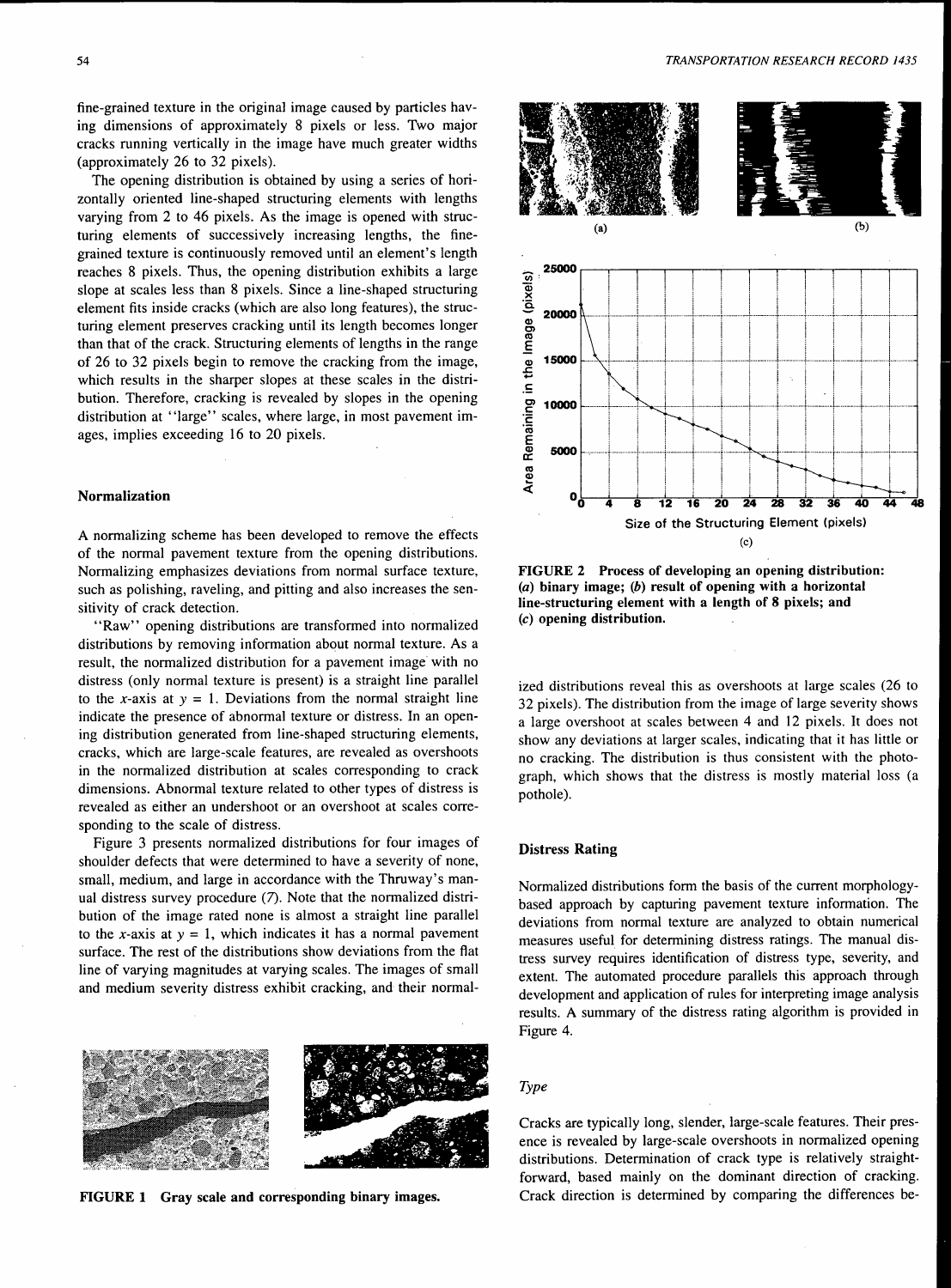

FIGURE 3 Normalized distributions of shoulder defects (x-axis, size of structuring element; y-axis, normalized area).

tween opening distributions made with structuring elements of various geometries. A vertical line structuring element preserves cracking in the vertical direction, and a horizontal line structuring element preserves cracking in the horizontal direction. If there is cracking in the horizontal direction, the normalized distribution in the horizontal direction shows overshoots at large scales. Similarly, normalized distributions in the vertical direction exhibit overshoots at large scales for vertical cracking. Based on the orientation of the photographs, vertical cracks are interpreted as longitudinal, and horizontal cracks are considered transverse. If both horizontal and vertical distributions show overshoots at large

*55* 

scales, there may be cracking in both directions, which is interpreted as alligator cracking. A simple quantitative rule embodies this logic: if  $T_{cr}^h \geq 2 T_{cr}^v$ , then crack type is transverse; otherwise, if  $T_{cr}^{\nu} \geq 2 T_{cr}^h$ , then crack type is longitudinal; otherwise, crack type is alligator, where  $T_{cr}^h$  is the largest scale at which an overshoot occurs in the horizontal direction, and  $T_{cr}$  is the largest scale at which an overshoot occurs in the vertical direction.

Determination of noncracking distress types (potholes, pitting, spalling, raveling, and so on) is similarly determined from consideration of properties of opening distributions. Such texturerelated distresses are revealed on normalized distributions as undershoots and overshoots at small scales. Analysis at small scales, however, is less straightforward than that for cracking, and efforts are ongoing to improve discrimination between such cases.

#### *Severity and Extent*

In the manual survey procedure, severity and extent are defined by various measures, as appropriate for each distress type (see Table 1). The morphology-based procedure uses rules that duplicate the logic embedded in the manual distress scales (Table 1) to determine distress severities and extents from analysis of normalized opening distributions. For example, one rule for deducing the severity of concrete slab cracking is if the distress type is cracking, and cracking is tight and free of spalls, then the severity is small (7). Supplementary rules are added to aid quantification. For example, in the manual survey, tight cracks are defined as less than 114 in. wide. On an image, tight cracks are assumed to be

|    | For each pavement image                                                       |
|----|-------------------------------------------------------------------------------|
| 1. | Threshold the input image into a binary image                                 |
| 2. | Compute Opening Distributions using horizontal line-shaped                    |
|    | structuring elements (SE)                                                     |
| 3. | Compute Opening Distributions using vertical line-shaped                      |
|    | structuring elements (SE)                                                     |
|    | 4. Normalize the distributions extracted in (2) and (3)                       |
|    | 5. If the normalized distribution is 'close to' the ideal line $Y = 1$ , then |
|    | there are NO DEFECTS in the image                                             |
|    | If there are significant deviations from the ideal line at 'large'            |
|    | scales, then                                                                  |
|    | there is CRACKING present in the image                                        |
|    | If there are either undershoots or overshoots at 'small' scales, then         |
|    | there may be NON-CRACKING distresses in the image                             |
|    | 6. If there is CRACKING present in the image (see step 5) AND                 |
|    | If the normalized distribution using horizontal line SEs exhibits             |
|    | overshoots at large scales,                                                   |
|    | there is LONGITUDINAL CRACKING in the image                                   |
|    | else                                                                          |
|    | there is TRANSVERSE CRACKING in the image                                     |
|    | If there are deviations in both distributions at large scales, then           |
|    | there is ALLIGATOR CRACKING in the image                                      |
|    | 7. Compute the area of distress from the magnitude of the deviations in       |
|    | the normalized distributions                                                  |
| 8. | From the information obtained in steps (6) and (7), obtain severity           |
|    | and extent ratings                                                            |

FIGURE 4 Summary of distress rating algorithm.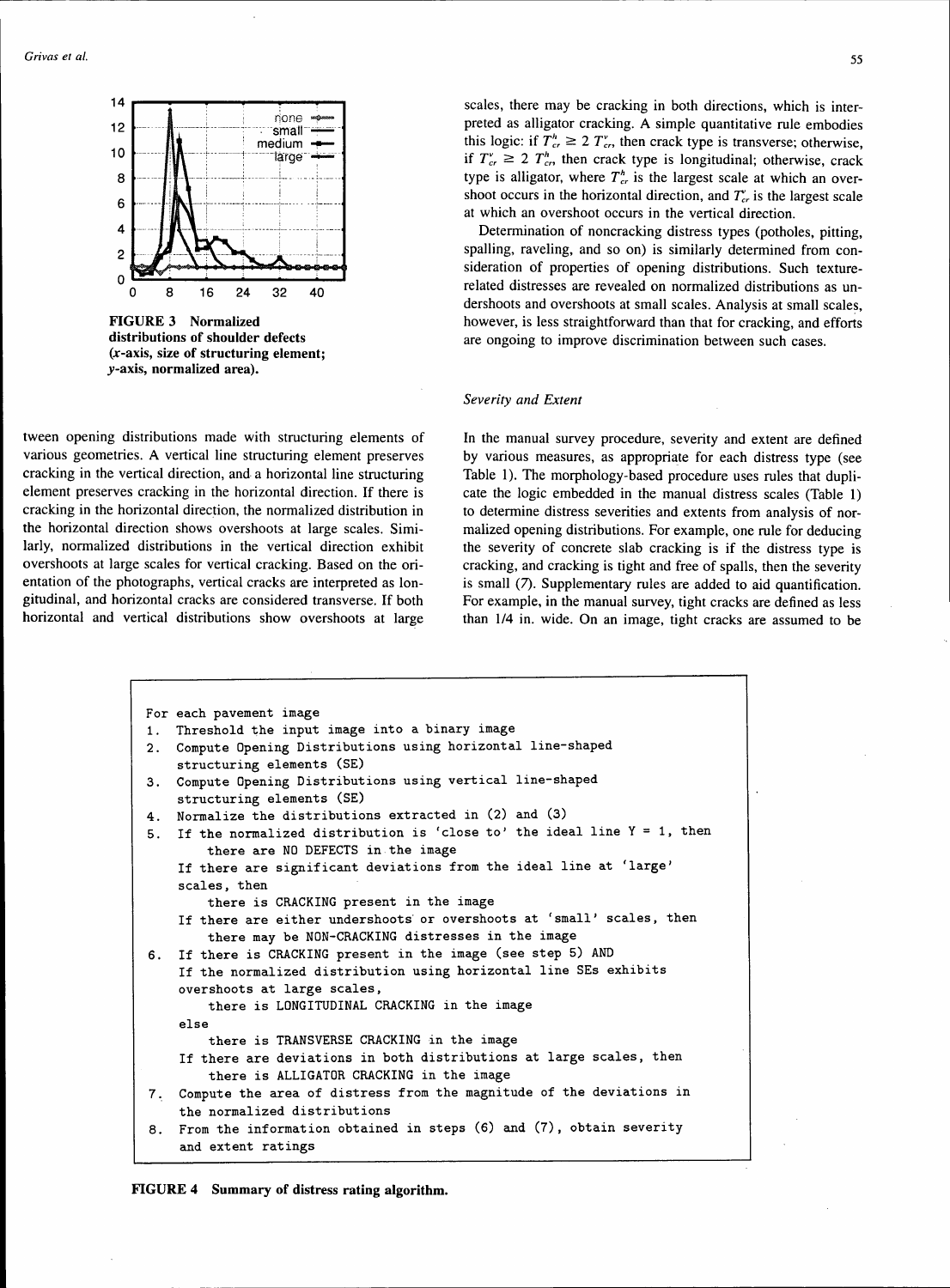| Image | Crack Measures |                      |                                           |      | Crack Area   % Area   Automated Rating |          | Manual Rating |          |        |
|-------|----------------|----------------------|-------------------------------------------|------|----------------------------------------|----------|---------------|----------|--------|
|       | Type           | T <sup>h</sup><br>cr | $\overline{T^{\mathtt{v}}_{\mathit{cr}}}$ |      |                                        | Severity | Extent        | Severity | Extent |
|       |                |                      | 8                                         | 78   | 0.04                                   | N        |               | N        |        |
|       | m              | 36                   | 18                                        | 2544 | 12.72                                  |          |               |          |        |
|       | $\sqrt{ }$     | >60                  | 42                                        | 2579 | 12.84                                  |          |               |          |        |
|       | А              | 42                   | 50                                        | 4664 | 23.32                                  | M        |               | M        |        |
|       | $\sqrt{ }$     | 56                   | 26                                        | 4119 | 20.59                                  | S        |               | M        | IJ     |
|       |                | > 60                 | >60                                       | 7582 | 37.91                                  | M        | G             | M        | G      |

TABLE 2 Comparison of Morphology-Based and Manual Ratings of Shoulder Cracking Distresses

less than 30 pixels wide. (Crack width can be estimated from the scale at which overshoots occur.) For the purposes of the current feasibility study, no attempt is made to rigorously calibrate pixel size with true physical dimensions. However, the assumptions defining tight or open cracks appear reasonable on the basis of the data set used.

Determination of distress extent in a manner consistent with the manual procedure is somewhat problematic with the available test set of photographs. The individual photographs are from isolated locations, and each covers an area  $\lt 1$  ft<sup>2</sup>. However, the manual survey defines distress extents by the amount of distress that occurs throughout a 0.10-mi sample section. On concrete pavement, extent is based on the number of slabs affected, while on asphalt pavement, it is the percentage of surface area affected. A simple rule was developed to test the potential of the technique to assess cracking extent on asphalt pavement: if less than one-third' of the area in the photograph exhibits cracking, then extent is local; otherwise, extent is general (7).

# TEST RESULTS

A total of 25 photographs representing various severities of concrete slab cracking, concrete slab surface defects (pitting and spalling), and asphalt shoulder defects (cracking and potholes) were analyzed to test the ability of the morphology-based approach to duplicate the ratings determined by the manual procedure. In the photographs, 16 contained cracking, and 9 contained noncracking types of distresses.

# **Cracking**

Tables 2 and 3 present the test results for asphalt shoulder cracking and concrete slab cracking, respectively. Morphological measures, automated ratings from the morphology-based approach, and manual ratings from human raters are presented. In Table 2, no extents are reported for Image 1 because it has a severity of none. Extents are not shown in Table 3, because determination requires a count of slabs in a 0.10-sample section, and this information is not available for the test data set.

Of the 16 test images 14 were categorized correctly by morphological measures. The manual and automated severity ratings differed for two images. Severity in Image 5 was computed as small by the automated method but was classified as medium by the human raters. Image 15 was rated total by the automated analysis, but the human raters considered it large. Possible reasons for these discrepancies are as follows:  $(a)$  the rules for determining crack width on the basis of the number of pixels need adjustment; (b) the set of test photographs (which were taken for another purpose) are not exactly a constant height above the pavement surface and therefore, the correspondence between widths and number of pixels varies between photographs; and (c) there is a variety of uncertainties associated with subjective, human assessments using the manual scales.

#### Noncracking Distresses

Nine images representing various types of surface wear on asphalt and concrete pavements were analyzed. The results presented in

| -        |                       |            |                              |            |        |                  |                   |
|----------|-----------------------|------------|------------------------------|------------|--------|------------------|-------------------|
| Image    | Crack Measures        |            |                              | Crack Area | % Area | Severity (Auto.) | Severity (Manual) |
|          | $_{\rm Type}$         | $T_{cr}^h$ | $\overline{T^{\bm{v}}_{cr}}$ |            |        |                  |                   |
| 10       |                       | 52         | 24                           | 1378       | 6.86   | S                | Š                 |
| II<br>11 | T                     | 48         | 10                           | 440        | 2.20   | S                | S                 |
| 12       | T                     | 50         | 28                           | 2331       | 11.52  | S                | S                 |
| 13       | T                     | 58         | 36                           | 3523       | 17.62  | L                | L                 |
| 14       | $\overline{\text{T}}$ | 56         | 32                           | 3102       | 15.50  | L                | L                 |
| 15       | А                     | 60         | 52                           | 6887       | 34.44  | T                | L                 |
| 16       | А                     | 60         | 60                           | 6132       | 30.62  | ፐ                | $\mathbf T$       |
| 17       | А                     | 56         | 60                           | 5912       | 29.56  | T                | T                 |
| 18       | А                     | >60        | 60                           | 5992       | 29.96  | T                | T                 |
| 19       | А                     | 56         | 44                           | 3468       | 17.34  | T                | T                 |

TABLE 3 Comparison of Morphology-Based and Manual Ratings of Slab Cracking Distresses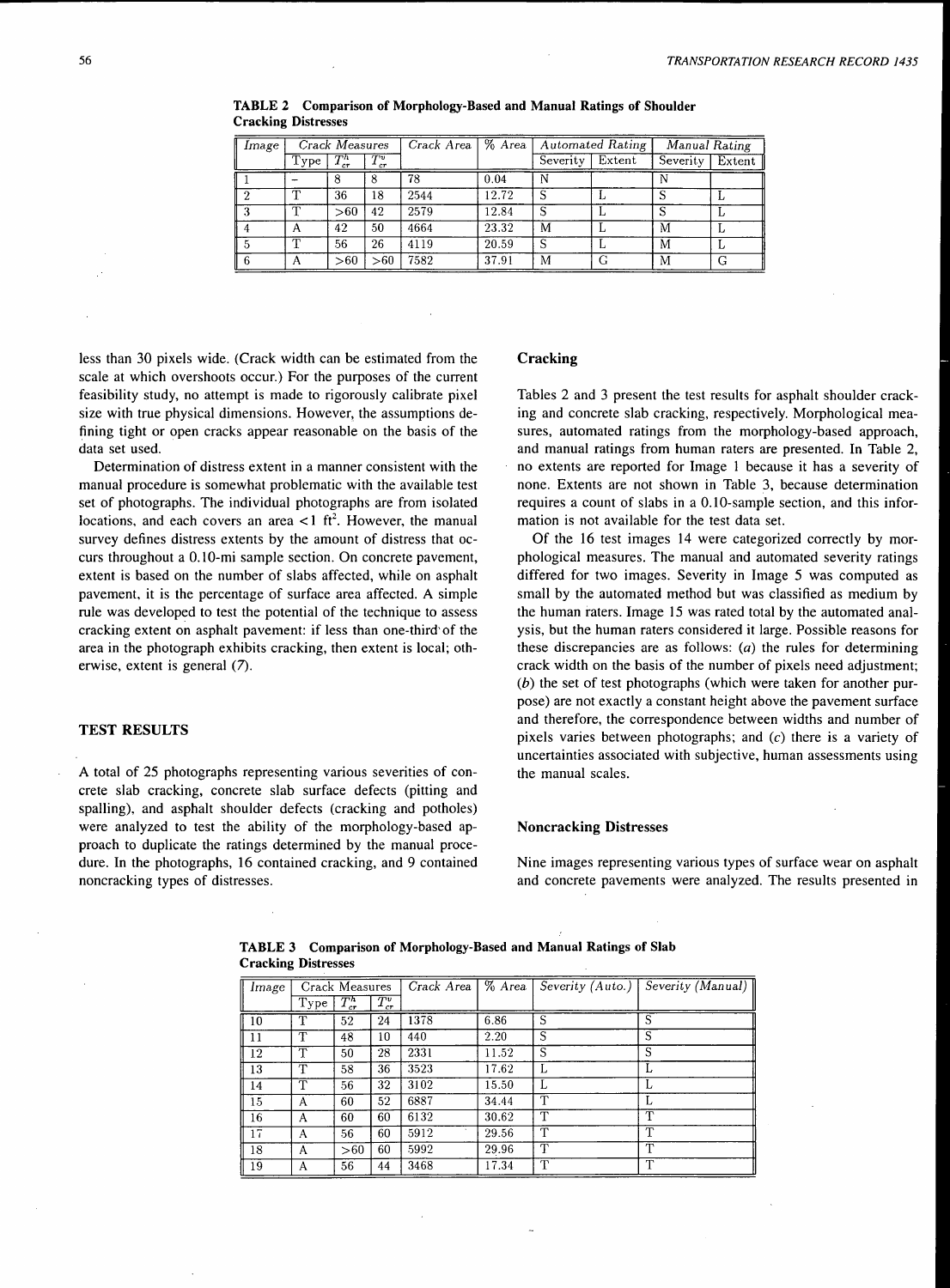| Image                       | <b>Distress</b> | Manual Severity | Surface  | $Scales$ of | <b>Distress</b> | $%$ Area |
|-----------------------------|-----------------|-----------------|----------|-------------|-----------------|----------|
|                             |                 | Rating          |          | Deviations  | Area            |          |
| $\sqrt{7}$                  | Pothole         | Large           | Asphalt  | $34 - 48$   | 3770            | 18.85    |
| $\overline{\mathbb{F}^8}$   | Material loss   | Large           | Asphalt  | $34 - 50$   | 3352            | 16.76    |
| 9                           | Material loss   | Large           | Asphalt  | $28 - 40$   | 2461            | 18.19    |
| 20                          | Pitting         | Small           | Concrete | $32 - 40$   | 2733            | 18.46    |
| $\sqrt{21}$                 | Pitting         | Small           | Concrete | $34 - 44$   | 4048            | 27.21    |
| $\mathbb{r}$ 22             | Spalling        | Medium          | Concrete | $48 - 60$   | 6371            | 54.18    |
| $\overline{\phantom{1}123}$ | Spalling        | Medium          | Concrete | $36 - 46$   | 2117            | 19.17    |
| 24                          | Spalling        | Large           | Concrete | $46 - 60$   | 6684            | 40.24    |
| 25                          | Spalling        | Large           | Concrete | $48 - 60$   | 11010           | 60.84    |

TABLE 4 Morphological Measures Indicating Noncracking Distress

Table 4 indicate that the morphology-based method is capable of detecting such distresses. Work is currently in progress to develop morphological measures and rules for assessment of severities and extents of noncracking distresses. Two measures computed at the current stage of development are  $(a)$  the scale at which undershoots and overshoots occur and  $(b)$  the area exhibiting distress.

# of the images has yet to be evaluated, but even if a visual data base of photographs is desired, a significant data reduction could be achieved by storing only those images whose distributions indicate the presence of "interesting" features such as large-scale distresses.

#### DISCUSSION OF RESULTS

The morphology-based approach provides a unified basis for automating distress surveys. This approach represents a significant departure from existing systems that use different imageprocessing algorithms for detecting different types of distress. Significant advantages of the morphology-based approach are  $(a)$  a substantial reduction in computational cost resulting from use of a single algorithm,  $(b)$  a substantial reduction in data requirements, and (c) reduction of manual intervention.

The morphological approach incorporates a thresholding procedure that reduces the effect of variations in gray scale intensities on various types of pavement surfaces. This decrease in variation effects will eliminate the need for manual intervention to indicate pavement type. Further reduction in manual intervention is made possible by the ability to assess different distress types.

Data needs are reduced because image data can be discarded once the distributions are computed. This ability to work from the distributions only is in contrast to existing systems, which detect distresses on the basis of selecting thresholds on original images. Therefore, with existing systems, performing various types of analysis may not be feasible if the image data are discarded. With the morphology-based approach, many different normalizing functions can be applied to the stored distributions to perform complex analyses and extract precise information about distresses. The distributions capture all essential distress information and are the basis for all further processing. Computational expense is thus significantly reduced because of the small size of the distributions. A typical image is 250,000 bytes in size, compared with its computed distribution, which may be about 200 bytes. Such a data reduction is extremely desirable.

Work is currently under way to establish whether morphological distributions capture all the information necessary to automate the distress survey procedures for all distress types, severities, and extents. If the distributions contain the needed information, and if they can be computed in real time, the choice of storing images versus storing only distributions will arise. The engineering use

# SUMMARY AND CONCLUSIONS

This study addressed the development of a new image-processing technique and evaluated the feasibility of applying this approach to improve the automation of pavement distress surveys. Significant advantages of the morphology-based approach are  $(a)$  reduction in computational cost resulting from use of a single algorithm,  $(b)$  reduction in data requirements, and  $(c)$  reduction of manual intervention.

Preliminary tests were conducted to evaluate the ability of the procedure to (a) identify and assess cracking and other types of distresses on both asphalt and concrete surfaces, and (b) derive ratings in accordance with a linguistic scale currently used for manual distress surveying. Results demonstrated that the approach is capable of

• Assessing distresses on various types of pavement surfaces without manual intervention;

• Detecting various distress types, such as cracking, material loss, surface wear, and spalling; and

• Evaluating crack types, severities, and extents.

These results demonstrate the potential of the approach in extracting measures for evaluating pavement surface condition. Further testing and refinement of the algorithm are currently under study to increase the utility and reliability of the computed measures. It is concluded that the developed approach is a feasible and promising technique for automating pavement distress surveys.

# ACKNOWLEDGMENT

The research presented in this paper was sponsored by the New York State Thruway Authority. It is part of a broader effort to develop and implement a pavement management system for the Authority's pavements. The assistance provided by Thruway maintenance personnel is gratefully acknowledged.